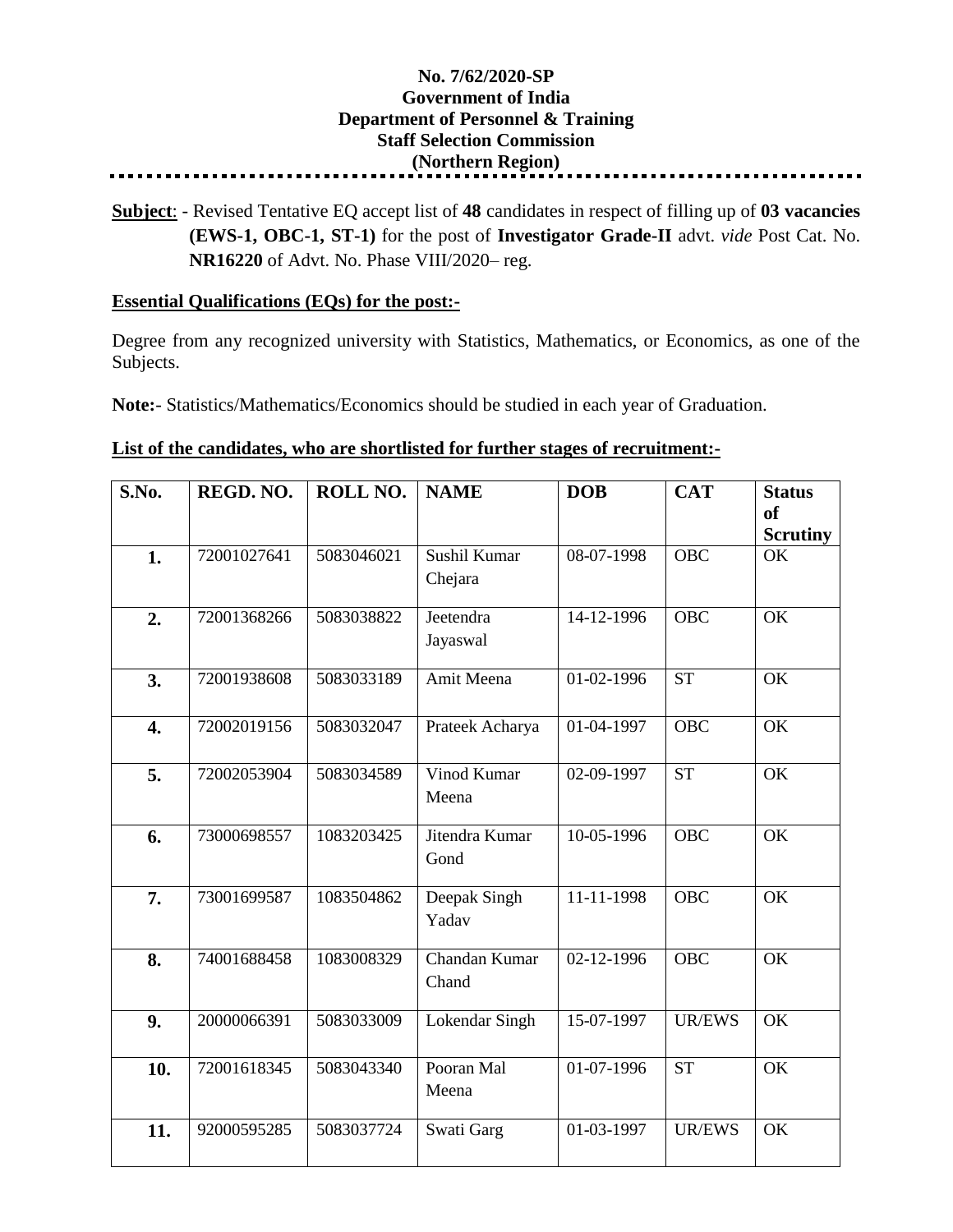| 12. | 92000001430 | 1083005639 | Naveen Kumar                 | 30-12-1997 | <b>UR/EWS</b> | OK |
|-----|-------------|------------|------------------------------|------------|---------------|----|
| 13. | 92000055256 | 5083036090 | Rajesh Kumar<br>Meena        | 09-07-1997 | <b>ST</b>     | OK |
| 14. | 92000057248 | 5083037874 | Amit Kumar<br>Meena          | 10-07-1996 | <b>ST</b>     | OK |
| 15. | 92000142294 | 5083026790 | Shivam Raj                   | 19-12-1995 | <b>OBC</b>    | OK |
| 16. | 92000175483 | 5083045632 | Gaurav Swami                 | 09-08-1998 | OBC           | OK |
| 17. | 92000219296 | 1083800687 | Nitesh Kumar                 | 18-08-1996 | <b>ST</b>     | OK |
| 18. | 92000253624 | 5083035606 | Hameer Singh                 | 21-08-1996 | <b>UR/EWS</b> | OK |
| 19. | 92000573910 | 5083034136 | Rohit Singh<br>Parihar       | 18-12-1998 | <b>UR/EWS</b> | OK |
| 20. | 93000081305 | 1083102866 | Shubham Singh                | 06-05-1997 | <b>UR/EWS</b> | OK |
| 21. | 72000495279 | 5083039871 | Dheeraj Kumar<br>Meena       | 15-08-1999 | <b>ST</b>     | OK |
| 22. | 20000723925 | 5083045598 | Ashish Kumar<br><b>Birkh</b> | 24-06-1997 | OBC           | OK |
| 23. | 73000542265 | 1083506309 | Ankit Kumar<br>Verma         | 20-02-1999 | <b>OBC</b>    | OK |
| 24. | 72001096794 | 5083035118 | Akshay Kumar<br>Jangid       | 02-09-1996 | <b>OBC</b>    | OK |
| 25. | 20000705671 | 5083040826 | Manish Kumar                 | 15-08-1996 | OBC           | OK |
| 26. | 20001346488 | 5083025026 | Raushan Kumar                | 11-12-1996 | <b>OBC</b>    | OK |
| 27. | 50000759563 | 5083005651 | Raveena                      | 28-05-1996 | UR/EWS        | OK |
| 28. | 72001569880 | 5083034625 | Ashok Kumar<br>Meena         | 02-08-1998 | <b>ST</b>     | OK |
| 29. | 73000469132 | 5083011664 | Ashutosh Kumar               | 16-01-1998 | <b>ST</b>     | OK |
| 30. | 93000444186 | 1083404997 | <b>Manish Patel</b>          | 10-07-1999 | <b>OBC</b>    | OK |
| 31. | 20001349015 | 5083043049 | Mamta Meena                  | 10-07-1991 | <b>ST</b>     | OK |
| 32. | 72000521946 | 1083800129 | Vikram Kumar<br>Choudhary    | 18-01-1996 | <b>UR/EWS</b> | OK |